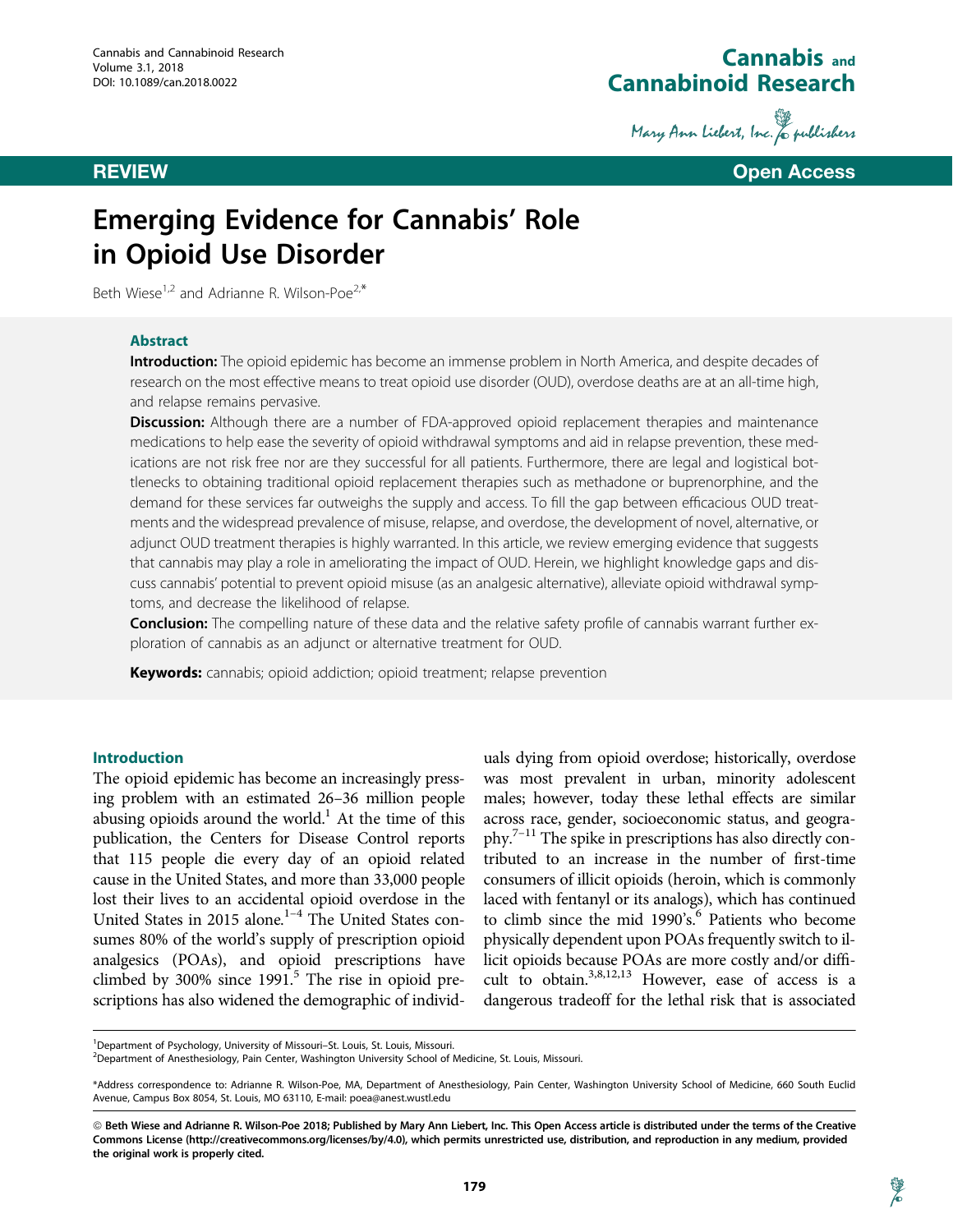with synthetic opioids. Fentanyl, for instance, is 100 times more potent than morphine, which partially explains why there was a 250% increase in synthetic opioid mortality between 2012 and 2015.<sup>14,15</sup>

This unprecedented public health crisis warrants the investigation of novel sustainable interventions which would directly address the current opioid misuse crisis, complement current treatment strategies, and prevent future misuse through alternative first line analgesics.

# Mechanistic Interactions between Cannabis and Opioids

The endocannabinoid and opioidergic systems are known to interact in many different ways, from the distribution of their receptors to cross-sensitization of their behavioral pharmacology. Cannabinoid-1 (CB1) receptors and mu opioid receptors (MORs) are distributed in many of the same areas in the brain, including but not limited to the periaqueductal gray,  $16,17$  locus coeruleus,  $18,19$  ventral tegmental area (VTA), nucleus accumbens, prefrontal cortex (PFC),<sup>20</sup> central amygdala (CeA), bed nucleus of stria terminalis  $(BNST),<sup>21</sup>$  caudate putamen (CP), substantia nigra, dorsal hippocampus, raphe nuclei, and medial basal hypothalamus.<sup>22</sup> The extent of this overlapping expression and frequent colocalization of the CB1 and MOR provide clear morphological underpinnings for interactions between the opioid and cannabinoid systems in reward and withdrawal.<sup>19,23</sup>

There is a bidirectional relationship between MORs and CB1 receptors in the rewarding properties of drugs of misuse.<sup>20,24-28</sup> That is, modulation of the CB1 receptor has profound effects on the rewarding properties of opioids, and vice versa. For example, MOR and CB1 receptors are reciprocally involved in the development of drug-induced conditioned place preference (CPP). Coadministration of a cannabinoid antagonist and morphine attenuates the development of morphine  $CPP<sub>1</sub><sup>26</sup>$  and coadministration of an opioid antagonist blocks tetrahydrocannabinol (THC)-induced CPP.<sup>25</sup> Interestingly, microinjections of CB1 agonists into the medial PFC creates an aversion to doses of morphine that are normally rewarding (CPP), while CB1 antagonism in this brain region creates a rewarding effect of subthreshold morphine doses. $^{24}$  In addition, administration of cannabinoids to MOR knockout (KO) mice produces a weaker CPP compared to wild-type animals, $^{22}$  reviewed in Wills and Parker. $^{27}$  This mutual involvement in reward is at least partially mediated by presynaptic cannabinoid and opioid disinhibition of dopamine neurons in the VTA, a well-characterized

180

mechanism in the rewarding properties of drugs of misuse.<sup>20</sup> Although these mechanisms have not been well studied in humans, one study has found CB1 upregulation in the reward pathway of individuals who use opioids, which supports a role for the endocannabinoid system in the development of opioid misuse.<sup>29</sup>

There is abundant support for the role of CB1 receptors in the rewarding effects of opioids and the amelioration of tolerance. However, the effects of endogenous and exogenous cannabinoids in opioid withdrawal are somewhat paradoxical: endogenous cannabinoids seem to have no role in somatic withdrawal,  $2^{7,30-32}$  yet exogenous CB1 agonists readily alleviate somatic symptoms such as escape jumps, diarrhea, weight loss, and paw tremors.<sup>28,33,34</sup> Endogenous cannabinoid tone within the amygdala is also involved in the affective component of opioid withdrawal, as blockade of CB1 receptors in the CeA or BNST ameliorates opioid withdrawal. $^{21}$  The kappa opioid receptor (KOR) system may also play a role in cannabis' impact on the affective opioid withdrawal, given its pivotal contributions to dysphoria and negative effect.<sup>35</sup> However, both KOR agonism (with U50,  $488H^{30}$ ) and KOR antagonism (naloxone $31,32$ ) have both been shown to attenuate conditioned place aversion in CB1 KO mice.<sup>30</sup> These contradicting data highlight the need for additional mechanistic insights into the involvement of the CB1 receptor in opioid reward and withdrawal.

# Cannabis as a First Line Analgesic

The primary use for both prescription opioids and cannabis is for analgesia. Currently, up to 90% of patients in state-level medical cannabis registries list chronic pain as their qualifying condition for the medical program.<sup>36</sup> In an exhaustive review, the National Academies of Science and Medicine recently confirmed the efficacy of cannabis for chronic pain in adults. $36$  Interestingly, when given access to cannabis, individuals currently using opioids for chronic pain decrease their use of opioids by 40–60% and report that they prefer cannabis to opioids.37–42 Patients in these studies reported fewer side effects with cannabis than with their opioid medications (including a paradoxical improvement in cognitive function) and a better quality of life with cannabis use, compared to opioids. Despite the vast array of cannabis products and administration routes used by patients in states with medical cannabis laws, cannabis has been consistently shown to reduce the opioid dose needed to achieve desirable pain relief. $41,43$ 

One of the mechanisms that may explain the opioid sparing effects of cannabis is its ability to produce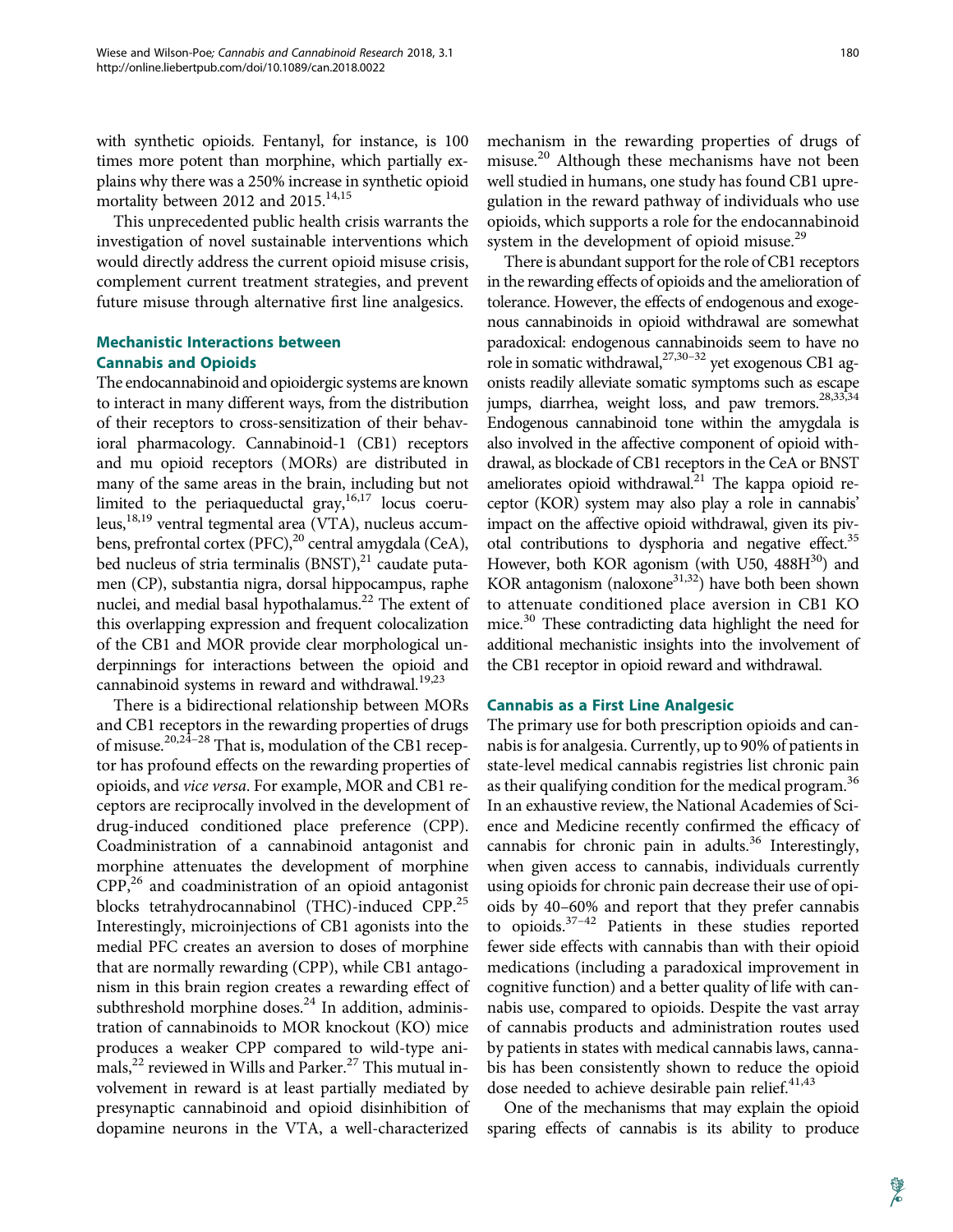synergistic analgesia.<sup>44-46</sup> In humans, subanalgesic doses of THC and morphine are equally unsuccessful at reducing the sensory or affective components of pain; however, when the same doses of THC and morphine are coadministered, they produce a significant reduction in the affective component of pain. $47$  These synergistic effects are also observed when patients using opioids for pain vaporize whole-plant cannabis, as opposed to experimentally administered isolated THC.<sup>48</sup> Adjunct whole plant cannabis has no effect on the pharmacokinetics of opioids, which further supports a synergistic mechanism behind the opioid sparing and enhanced analgesia produced by cannabis.<sup>48</sup> Furthermore, in pre-clinical models, coadministration of opioids and cannabinoids attenuates the development of opioid tolerance.<sup>49,50</sup>

Combined, these clinical and pre-clinical data suggest that analgesic synergy produced by coadministered cannabis and opioids could be harnessed to achieve clinically relevant pain relief at doses that would normally be subanalgesic. This strategy could have significant impacts on the opioid epidemic, given that it could entirely prevent two of the hallmarks of opioid misuse: dose escalation and physical dependence.

Because patients report substituting cannabis for several types of pharmaceutical drugs, including opioids, benzodiazepines, and antidepressants,<sup>51</sup> analgesic synergy may not entirely explain the opioid-sparing effects of cannabis in pain patients. Economic and lifestyle considerations may also play a pivotal role in opioid sparing and substitution. Patients report that their reasons for substituting cannabis for other medications include less severe side effects, less withdrawal potential, ease of access, and better symptom management for their conditions.<sup>52</sup>

Although there is insufficient clinical literature to support the use of cannabis as a treatment for acute pain, there is a long-standing body of pre-clinical evidence that demonstrates the antinociceptive effects of cannabinoids in pain-free, drug-naive animals.17,49,53–57 The mechanisms of cannabinoid antinociception are remarkably similar to those of opioid analgesics. Both the CB1 and MOR are G-protein coupled receptors, and agonist-initiated disinhibition of GABA release in the descending pain pathway is just one example of overlapping antinociceptive mechanisms between these drugs.17,23,58–62 Evidence supporting the role of cannabis in acute, nonsevere pain management could lead to a substantial reduction in opioid prescription rates, thereby eliminating patient exposure to the risks of opioid dose escalation and physical dependence. This critical gap in the clinical literature and potential clinical impacts of this therapy warrants further exploration of the efficacy of cannabis for acute pain relief.

# Current Opioid Use Disorder Therapies and Their Shortcomings

The most prominent and pervasive problem in opioid use disorder (OUD) treatment is the prevention of drug relapse, which is extremely common during acute withdrawal (detoxification), as well as during protracted recovery after physical withdrawal symptoms have subsided. $63-66$  Abstinence-based protocols are particularly ineffective, as 85% of individuals relapse within 12 months of the initiation of treatment.<sup>65</sup> In-patient residential treatment facilities do not appear to improve abstinence-based therapy, as relapse rates in this paradigm are as high as 80%, when measured 2 years after treatment initiation.<sup>67</sup> Compared to abstinence, opioid replacement and medication-assisted therapies, which began in the 1960s, are more efficacious for relapse prevention; however, there are currently only four FDA-approved medications for the treatment of OUD.<sup>68-71</sup> Off-label prescription medications such as benzodiazepines and antiemetics are also common, but these therapies are largely directed at symptom management during acute detoxification rather than relapse prevention.<sup>72</sup> In this review, we focus on the most widely used OUD therapies, their shortcomings, and the bottlenecks to accessing them.<sup>11</sup>

Methadone, a full MOR agonist, was approved by the FDA in 1974 to aid in opioid cessation.<sup>9,73</sup> Individuals enrolled in consistent dose methadone maintenance programs are more likely to stop using nonprescribed opioids than individuals not enrolled in the maintenance program.<sup>74</sup> Although methadone has an encouraging safety profile,<sup>75</sup> it carries some risk for misuse and mortality when the dose exceeds the patient's level of tolerance.<sup>76,77</sup> Withdrawal symptoms from methadone mimic those of other opioids when stopped abruptly or tapered too quickly, and these symptoms last up to 3 weeks longer than withdrawal from other opioids.9,78,79 There are only 1590 methadone distributers in the United States, which are highly regulated clinics that are concentrated in urban areas, creating geographical disparities in OUD treatment.<sup>10,11,79</sup> In addition to geographical barriers, these clinics frequently have stringent and stigmatizing compliance requirements, such as daily visits and frequent urine screenings for illicit drugs.<sup>11,80</sup> Although these barriers to treatment could potentially be addressed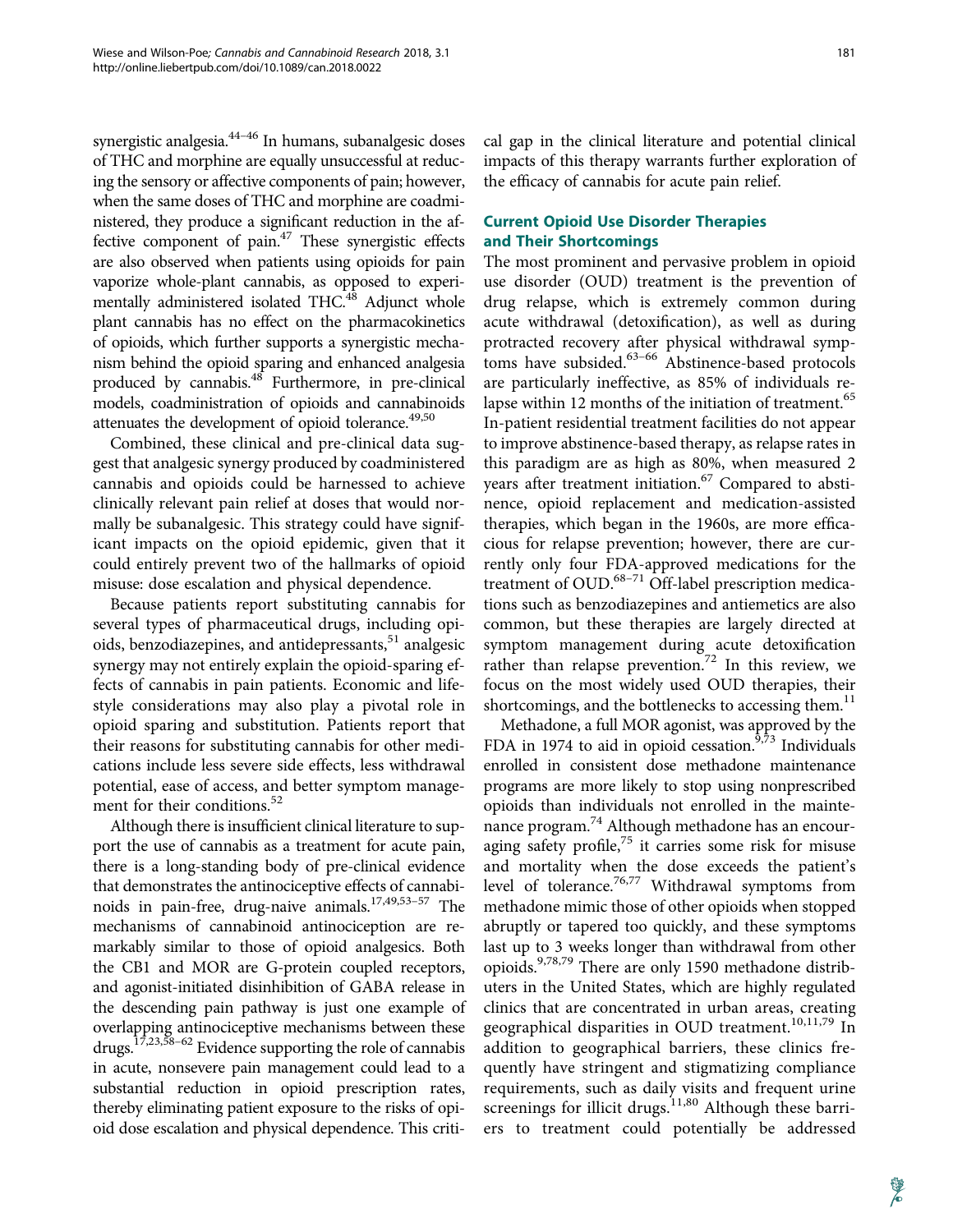through concerted efforts to expand access, 40% of patients still relapse within 1 year of initiating methadone therapy.<sup>67</sup>

Buprenorphine (Subutex) is a partial MOR agonist and KOR antagonist that can reduce withdrawal symptoms, cravings, and additional opioid use.76,81,82 The inclusion of naloxone in some buprenorphine formulations (Suboxone, Zubsolv) is intended to reduce misuse by precipitating withdrawal when it is used intravenously, $82,83$  and despite the presence of naloxone, there is still some risk for misuse and overdose.<sup>77,83,84</sup> The inclusion of naloxone can also induce withdrawal when administered too soon after the most recent dose of other opioids.<sup>63,67,85</sup>

Unlike methadone, Suboxone offers a primary care approach to medication-assisted therapy, as it can be dispensed by a pharmacy rather than a specialized clinic.<sup>86,87</sup> However, only 3% of physicians possess the additional Drug Enforcement Agency credentials required to prescribe buprenorphine, $76,88$  and there are strict limits on the number of patients they are permitted to serve.<sup>89</sup> Buprenorphine-licensed physicians also tend to be concentrated in larger cities, leaving 46.8% of counties in the United States, especially rural areas and the Midwest, with a shortage in convenient access to these treatment options.88,90,91 While long-term treatment retention with buprenorphine or Suboxone is not as well characterized as methadone, a Swedish study has shown retention rates of up to 75% following a year of buprenorphine/ Suboxone treatment.<sup>92</sup> However, a 24-week clinical trial in the United States reveals that buprenorphine retention is only  $46\%$ <sup>93</sup>

Evidence suggests that the most effective tool for relapse prevention is medication-assisted pharmacotherapy, combined with social support.<sup>76,78,94,95</sup> Because of the overwhelming evidence that supports this concurrent treatment model, there is little rationale to deviate from this approach. However, expanded access to these therapies is highly warranted, as are novel and alternative therapies which improve efficacy, diminish geographical disparities, and eliminate the need for specialty physicians.<sup>96</sup>

#### Cannabis During Acute Opioid Withdrawal

The first barrier to overcoming OUD is getting patients through the acute withdrawal period, or detoxification. Although pharmacotherapies such as methadone and buprenorphine are largely successful and widely utilized for this purpose, there are shortcomings to this approach, which are highlighted above.<sup>9,76,78,80,82,83,87,89–91,97</sup> In May of 2018, the FDA approved the use of lofexidine, an alpha-2 adrenergic receptor agonist for acute (14 day) opioid withdrawal. Lofexidine provides substantially more symptom relief than placebo; however, the comparative efficacy of lofexidine in combination with long-acting opioid agonists or opioid antagonists is still being characterized.<sup>71,98-100</sup>

There is also nascent evidence that suggests that cannabis may be an efficacious tool during the acute opioid withdrawal period. Numerous pre-clinical studies have shown that cannabis and cannabinoids decrease opioid withdrawal symptoms.<sup>6,33,34,97,101-103</sup> Although this evidence supports the use of cannabinoids as a possible treatment in OUD treatment, $^{28}$  conflicting evidence demonstrates that CB1 agonism increases the rewarding properties of opioids $22,102$  and may actually increase the severity of opioid withdrawal symptoms.<sup>18,104</sup> These conflicting data highlight the need for a mechanistic characterization of CB1 agonism as a therapeutic target for opioid withdrawal, a need that is further substantiated by the pharmacology of CB1 antagonism. For instance, some studies show that acute administration of SR-141716A, a CB1 antagonist, can reduce opioid withdrawal; however, this effect is profoundly affected by the experimental conditions.<sup>22,105</sup> Because this effect can be recapitulated in CB1 KO mice, CB1 antagonism only partially mediates these effects.<sup>102</sup> To complicate the story further, the administration of cannabidiol (CBD), a very promiscuous phytocannabinoid with at least a dozen mechanisms of action, also alleviates naloxoneprecipitated withdrawal in morphine tolerant rats.<sup>106-112</sup>

Although the mechanisms by which cannabinoids alleviate opioid withdrawal are complex and unclear, some reports suggest that cannabis may alleviate opioid withdrawal in humans.<sup>18,113</sup> For instance, patients engaging in medication-assisted detoxification from opioids reported using cannabis when opioid maintenance doses were not high enough to prevent withdrawal and cravings. $114$  However, some individuals reported that cannabis was often ineffective and sometimes worsened overall severity of the withdrawal symptoms. Because the phytochemical makeup and cannabinoid content of cannabis have a significant effect on subjective human experiences, $115$  it is plausible that these variable experiences are the result of variable phytochemistry in cannabis products that are self-selected by study participants. Unfortunately, blinded, placebo-controlled clinical trials evaluating the efficacy of cannabis, either alone or as an adjunct therapy for acute opioid withdrawal, are lacking. This is not entirely surprising, given cannabis' status as a Schedule I substance in the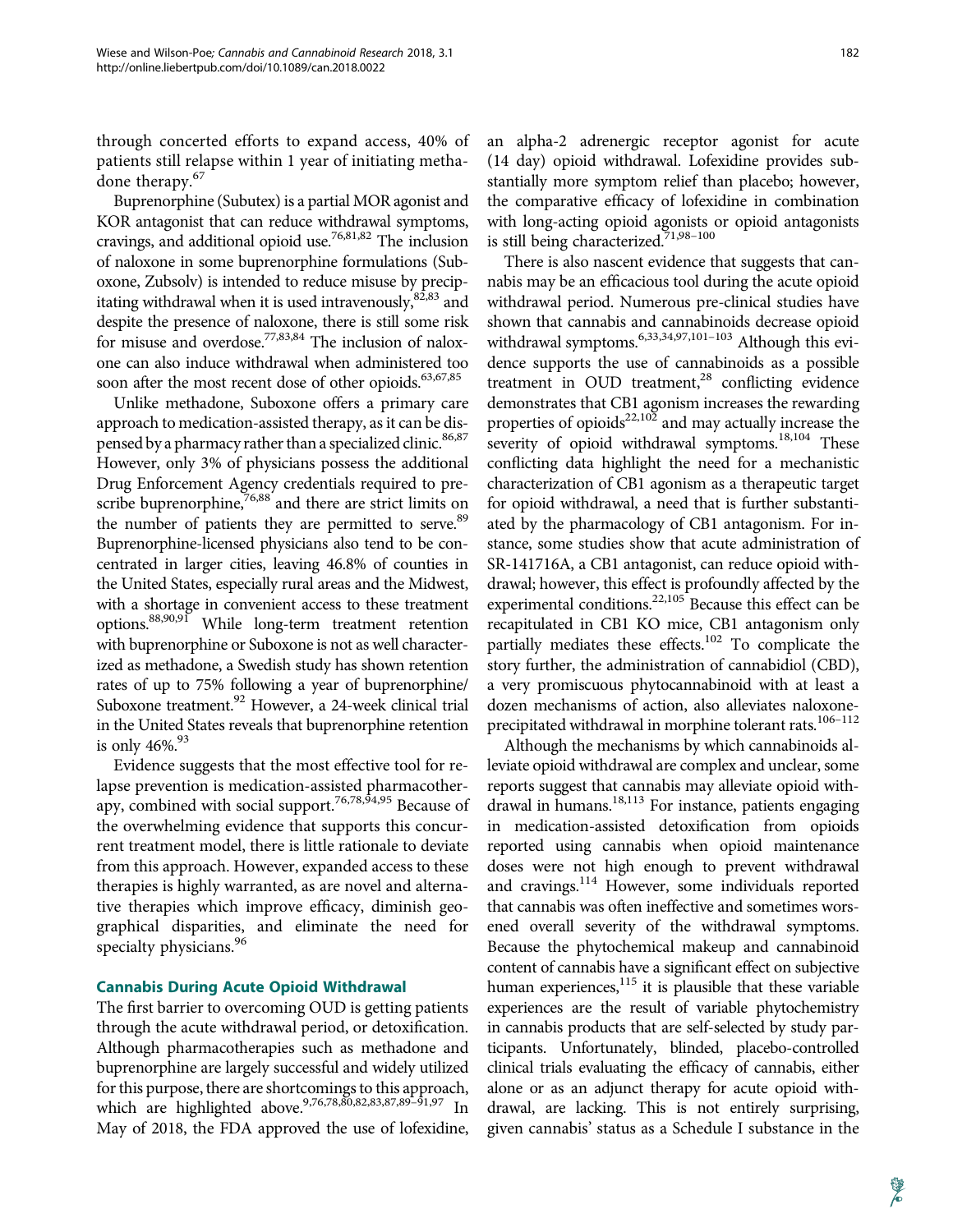United States, which precludes federal funding to investigate cannabis as a medication-assisted therapy.

Unlike whole-plant cannabis, dronabinol, an FDAapproved analog of THC, has been evaluated for opioid withdrawal relief in a placebo-controlled study in patients receiving the opioid antagonist naltrexone. Lowdose adjunct dronabinol improved the tolerability of symptoms such as insomnia, reduced appetite, and reduced energy levels during opioid detoxification, whereas adverse events such as tachycardia were reported at higher dronabinol doses.<sup>113,116,117</sup> In many studies, cannabinoids were safe and tolerable when coadministered with an opioid or opioid replacement medication.<sup>47,113,118–120</sup> However, the comparative efficacy of dronabinol or other cannabinoids versus traditional replacement therapies such as methadone or buprenorphine remains to be elucidated. Given the efficacy and tolerability of Sativex (a whole-plant cannabis derivative) for pain and spasticity, investigation of adjunct Sativex for opioid withdrawal is warranted.<sup>121-123</sup>

Like opioids, chronic cannabis exposure induces the development of tolerance, physical dependence, and withdrawal symptoms during abstinence. Patients commonly report that cannabis withdrawal symptoms, most commonly anger, aggression, irritability, anxiety, decreased appetite, weight loss, restlessness, and sleeping difficulties,<sup>124–129</sup> are similar to those produced by nicotine withdrawal.<sup>129</sup> Comparatively, the magnitude and severity of cannabis withdrawal are significantly and substantially more benign than opioid withdrawal.<sup>20,126</sup> In addition, and unlike opioids, cannabinoid withdrawal and subsequent relapse are nonlethal after periods of abstinence. The reduced intensity of cannabinoid withdrawal symptoms compared to opioids could at least partially be explained by the prolonged period of metabolization of cannabinoids in the  $body, <sup>102</sup>$  contributing to the mounting support for cannabis as a harm-reduction tool to combat OUD.

# Cannabis as a Harm Reduction Tool in OUD

Pre-clinical evidence suggests that the CB1 receptor plays a critical role in opioid reward. Cannabinoid antagonism reduces the rewarding properties of opioids and prevents reinstatement of drug seeking.<sup>105,130,131</sup> However, these effects were not reproducible in human clinical trials.<sup>132-134</sup> Unlike CB1 antagonism, CB1 agonism may play a role in OUD treatment. Several studies have shown that adjunct cannabis decreases opioid consumption or prevents opioid dose escalation.<sup>37–42,121,135</sup> Although these findings are promising,

several other studies have shown that cannabis use either has no impact on opioid consumption or may increase nonmedical opioid use.<sup>136-138</sup>

The mechanisms underlying cannabis alteration of opioid consumption are yet to be determined; however, there is significant pre-clinical evidence which suggests that CBD, one of the most prevalent cannabinoid molecules in cannabis, plays a critical role. CBD does not have reinforcing effects in rodents, which supports its low potential for misuse.<sup>16,139</sup> CBD has been shown to reduce the rewarding aspects of multiple drugs of abuse, such as cocaine, amphetamine,<sup>16</sup> and nicotine.<sup>140</sup> Administration of CBD also attenuates morphine CPP and cue-induced reinstatement of heroin self-administration in rats, without creating any aversive or rewarding effects on its own.<sup>106,141-143</sup>

These findings provide promising rationale for the use of CBD in opioid relapse prevention in humans. In fact, pilot clinical studies have shown that in individuals recently abstinent from heroin, CBD reduces heroin craving.<sup>142</sup> This effect occurs as soon as 1 h after administration and lasts for up to 7 days. Adjunct CBD appears to be safe and tolerable, as 400 and 800 mg oral CBD administration does not intensify the effects of intravenous fentanyl or create any adverse effects.<sup>118</sup> Because CBD is neither intoxicating nor rewarding and has an extremely large therapeutic window and impressive safety profile, the use of CBD to inhibit opioid craving has great therapeutic potential.

Adjunct cannabis use alongside current treatment strategies could help to improve the number of individuals engaging in OUD treatment, as well as increase treatment retention rates. Both dronabinol and intermittent whole-plant cannabis appear to increase the length of time patients remain in treatment for  $\text{OUD.}^{6,113}$  However, chronic cannabis consumption during naltrexone treatment was ineffective at improving treatment retention, highlighting the need for further research into the dose and frequency of cannabis use in OUD treatment retention and relapse prevention.<sup>144</sup> Although the ubiquitous and ever-growing regulated cannabis markets across North America could potentially address the aforementioned shortcomings in OUD treatment accessibility and retention, there are currently very few addiction and recovery centers that have embraced concurrent social support and cannabis-assisted OUD treatment.<sup>51</sup> This is unsurprising given the lack of empirical evidence to support this approach, and the lack of federal research funding that would support this work.

In addition to the clinical and experimental observations outlined above, epidemiological investigations in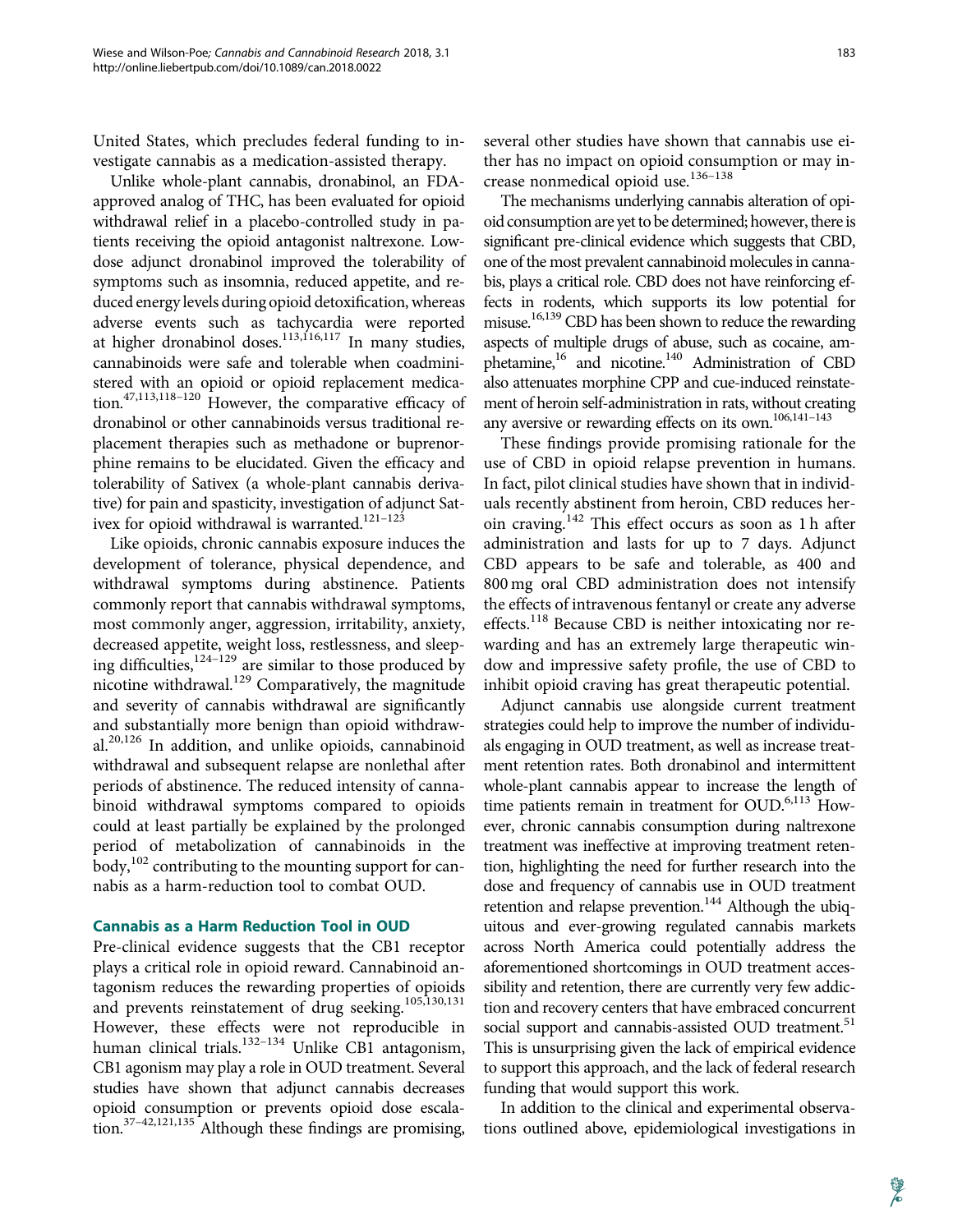U.S. states with legal cannabis have provided insight into the promising role for cannabis in the opioid crisis. The implementation of both medical and adult-use cannabis laws appears to have a significant impact on opioid consumption and overdose. These states experience a 23% reduction in nonfatal opioid overdoses, as measured at hospital emergency departments.<sup>145</sup> By analyzing death certificates, Bachhuber et al. found a 24% reduction in the annual rate of fatal opioid overdoses in the first year following medical cannabis legalization,<sup>146</sup> an effect that gets larger the longer a state has had legal cannabis (33% in California, which has had medical use since 1996 and the lowest rate of opioid overdose fatalities in the country).<sup>146,147</sup> This finding was also seen in data from the FARS, which demonstrates a similar drop in mortalities of opioid positive automobile accidents in states with implemented cannabis legalization for individuals aged  $21-40$ .<sup>148</sup> The mechanisms underlying cannabis' ability to reduce opioid hospitalization and mortality are unclear; however, analysis of the Medicare Part D prescription drug program has unveiled the possibility that cannabis may be serving as an analgesic alternative to opioids for individuals living in these states.<sup>149</sup> The number of filled POAs is substantially lower in states with the most liberal cannabis laws, where there are 3.742 million fewer daily doses than in states with the most prohibitive laws.<sup>150</sup>

These epidemiological impacts are not exclusive to opioid prescriptions, hospitalizations, and mortality; the U.S. economy could also benefit from expanded cannabis legalization. Opioids cost patients and insurance companies upwards of 2.6 billion dollars in healthcare costs annually.<sup>151</sup> While cannabis is still federally illegal, and in most cases dispensary purchases are not eligible to be covered under any healthcare insurance plan, states with legalized cannabis have seen significant decreases in Medicare Part D prescription drug spending, including, but not limited to, prescription opioids.149,152–155 Reductions in spending from Medicare Part D were over \$165 million dollars.<sup>149</sup> If cannabis were removed from Schedule I of the Controlled Substance Act and more patients had access to cannabis, savings from pharmaceutical costs incurred by the Medicare Part D prescription plan are projected to continue to climb. $149$ 

# Shortcomings of Cannabis in Medication-Assisted Therapy

Although the literature thoroughly supports the safety and tolerability of cannabis,  $38,118,142,156$  there is conflicting evidence for its efficacy as a treatment for opioid misuse. Throughout the history of methadone administration, patients have reported that cannabis provides relief from opioid withdrawal symptoms, as well as breakthrough pain and anxiety.<sup>119</sup> However, other evidence demonstrates that cannabis does not relieve withdrawal symptoms for individuals undergoing methadone tapering, and some participants even reported increased severity of their withdrawal symptoms. $^{104}$  All the participants in the latter study procured their own cannabis and reported smoking as the route of administration. Because the dose of cannabinoids and phytochemical makeup of wholeplant cannabis have significant impacts on physiological responses (such as tachycardia) and subjective experiences (such as anxiety), additional research is needed to characterize maximally efficacious treatment protocols.<sup>116,157</sup> When used to treat opioid withdrawal symptoms, undesirable side effects also occur in a dose-dependent manner for the FDA-approved cannabinoid dronabinol. $^{113}$  The homogenous and consistent formulation of this pharmaceutical combined with the logistical ease of prescribing the drug may make it more feasible than whole-plant cannabis for clinical trials on cannabinoid alleviation of opioid withdrawal symptoms and relapse prevention.

Despite the promising results of reducing or maintaining a consistent opioid dose, it is plausible that the substitution of one rewarding substance (opioids) for another (THC) could be problematic, leading to cannabis use disorder (CUD). In 2016,  $\sim$  1.4–2.9% of adults over the age of 18 in the United States met criteria for CUD.<sup>79</sup> With revisions to the criteria of substance use disorders in 2013,  $\sim$  19% of individuals who use cannabis throughout their lifetime would eventually meet the Diagnostic and Statistical Manual of Mental Disorders, Fifth Edition (DSM-5) criteria for  $\text{CUD}.^{153}$ The interpersonal or employment hardships experienced by these individuals that resulted in the meeting of DSM criteria may have simply been due to the legality of cannabis use; that is, a false CUD diagnosis is less likely to occur in the postprohibition era, when patients are no longer breaking the law.

Risks of CUD seem to be correlated with higher THC concentrations,<sup>153</sup> which is a valid concern in legal markets where average THC potency is upward of 20%.<sup>158</sup> Recreational users of cannabis have historically consumed cultivars higher in THC and lower in CBD, due to the desired intoxicating effects of THC.<sup>38</sup> Medical users, however, have turned to cultivars higher in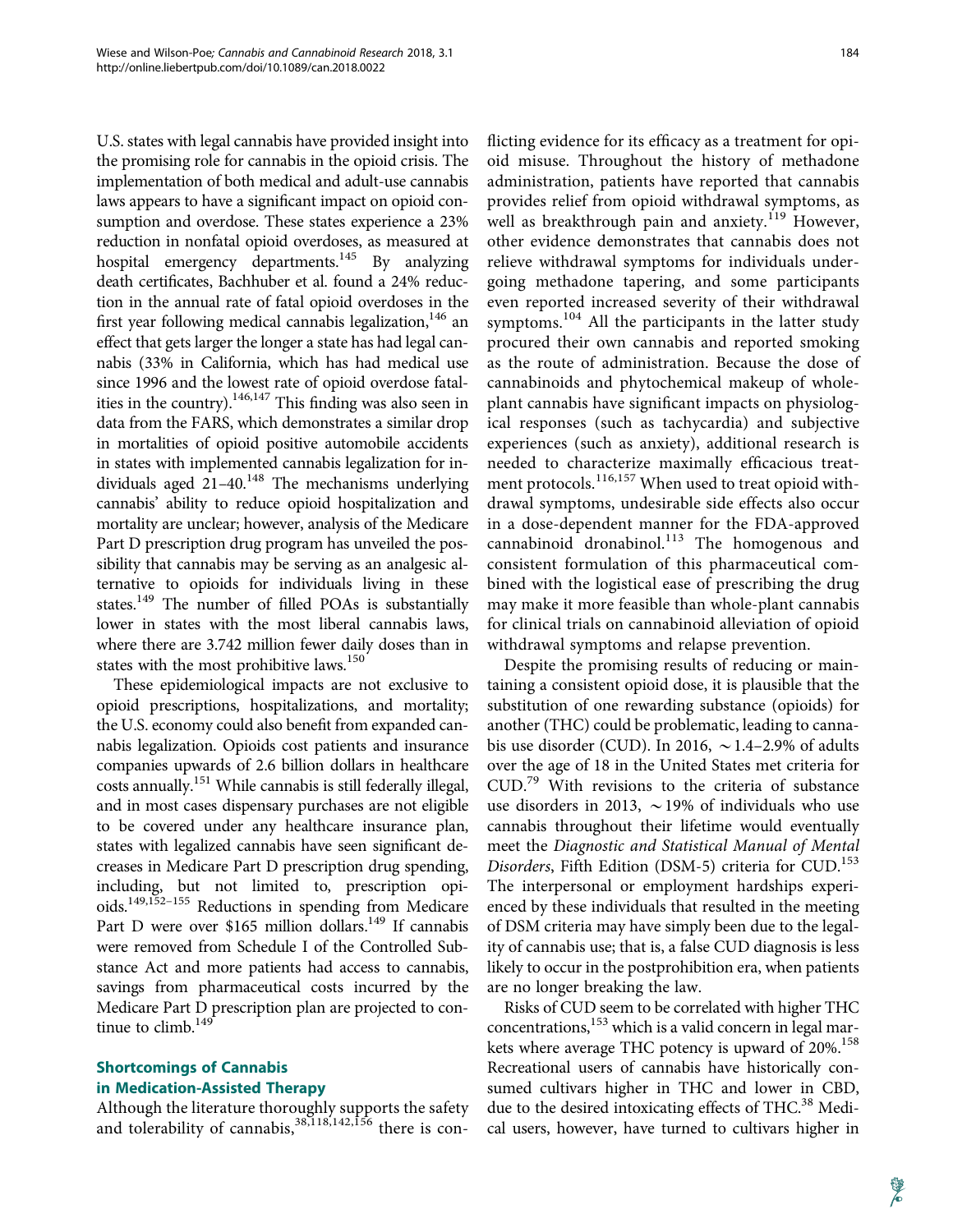CBD and lower in THC in an attempt to optimize the medicinal benefits of cannabis.<sup>38,153</sup> Although misuse potential is a valid concern, it is notable that the misuse liability of cannabis is very low.<sup>159</sup> One possible approach to alleviate the concern of misuse is the concurrent administration of opioid antagonists. This approach seems to reduce the rewarding properties, but not the hyperphagia or withdrawal-relieving properties of THC.<sup>160–164</sup> These data suggest that combined cannabis and opioid-antagonist therapy could be an effective tool against OUD, while also minimizing the risk for CUD. Because cannabis does not carry the risk of fatal overdose, the use of cannabis as a harmreduction treatment in the opioid epidemic warrants further investigation.

#### Summary and Future Directions

The opioid overdose epidemic is arguably the worst public health crisis in U.S. history. At the time of this publication, more people are dying than at the peak of the AIDS epidemic, and for the first time, drug overdoses outnumber automobile and handgun deaths.<sup>165</sup> A continental crisis of this magnitude warrants the immediate implementation of novel strategies that prevent opioid misuse, overdose, and death.

Growing pre-clinical and clinical evidence appears to support the use of cannabis for these purposes. The evidence summarized in this article demonstrates the potential cannabis has to ease opioid withdrawal symptoms, reduce opioid consumption, ameliorate opioid cravings, prevent opioid relapse, improve OUD treatment retention, and reduce overdose deaths. Cannabis' greatest potential to positively impact the opioid epidemic may be due to its promising role as a first line analgesic in lieu of or in addition to opioids. The comparative efficacy of cannabis alone or in conjunction with current medication-assisted OUD therapies is not well characterized. However, no other intervention, policy, pharmacotherapy, or treatment paradigm has been as impactful as cannabis legislation has been on the rates of opioid consumption, overdose, and death.

Many of the barriers that prevent people from accessing traditional OUD treatment do not apply to cannabis therapy, and access to cannabis medicine is rapidly growing as more U.S. states roll back prohibition. However, a major barrier in universal patient access and improvement in the opioid epidemic is cannabis' status as a Schedule I controlled substance.<sup>166</sup>

Undoubtedly, more high-quality clinical evidence is needed to further support the use of cannabis to combat

OUD; however, federal grant funding that would support these types of clinical trials is currently outside the scope of interest of the National Institutes of Health (because of Schedule I, cannabis is federally considered to have no medical benefit). Patients, healthcare providers, and regulating bodies would all greatly benefit from additional evidence that fills in massive gaps in the knowledge base about the utility of cannabis for OUD treatment: dosing, cannabinoid content and ratios, bioavailability, contraindications, misuse liability, route of administration, and many other questions remain. Even the clinical work that has been conducted thus far may have little validity in the modern landscape of legalized cannabis; all federally-funded cannabis research in the United States is conducted using a single source of cannabis (NIDA drug supply), which is notoriously low in potency and quality, and does not resemble the staggering phytochemical variability in whole-plant cannabis products in regulated state markets.<sup>36</sup> These barriers to research funding and access to "real world" cannabis for clinical research directly contribute to our inability to address the opioid epidemic with what appears to be a safe and efficacious tool.

In light of the evidence presented in this article, and despite a lack of FDA approval, some U.S. states and private treatment centers have already begun to include cannabis as a part of OUD treatment protocols. The state of New Jersey recently added OUD to their list of qualifying conditions for participation in the state's medical cannabis program.167,168 Some private treatment centers are also citing the benefits of harm reduction, which greatly outweigh the risks of cannabis use during the first 28 days of recovery, a critical time period for patient survival.<sup>76</sup>

Many clinicians remain skeptical of cannabis as a viable treatment option, either due to the stigma surrounding cannabis use or the belief that there is not enough clinical evidence for them to feel confident providing patients with cannabis recommendations.<sup>169</sup> This is unsurprising, given that 85% of recent medical school graduates still receive no education whatsoever about cannabis throughout their training, residencies, or fellowships.170 As the evidence in this field accumulates, it will be critically important to widen opportunities for clinicians to participate in Continuing Medical Education programs, which include the harm reduction and medical benefits that cannabis could provide. Evidencebased opioid prescription and cannabis recommendation practices are a critical component of continuing education, so that clinicians can continue to uphold their Hippocratic oaths to "do no harm."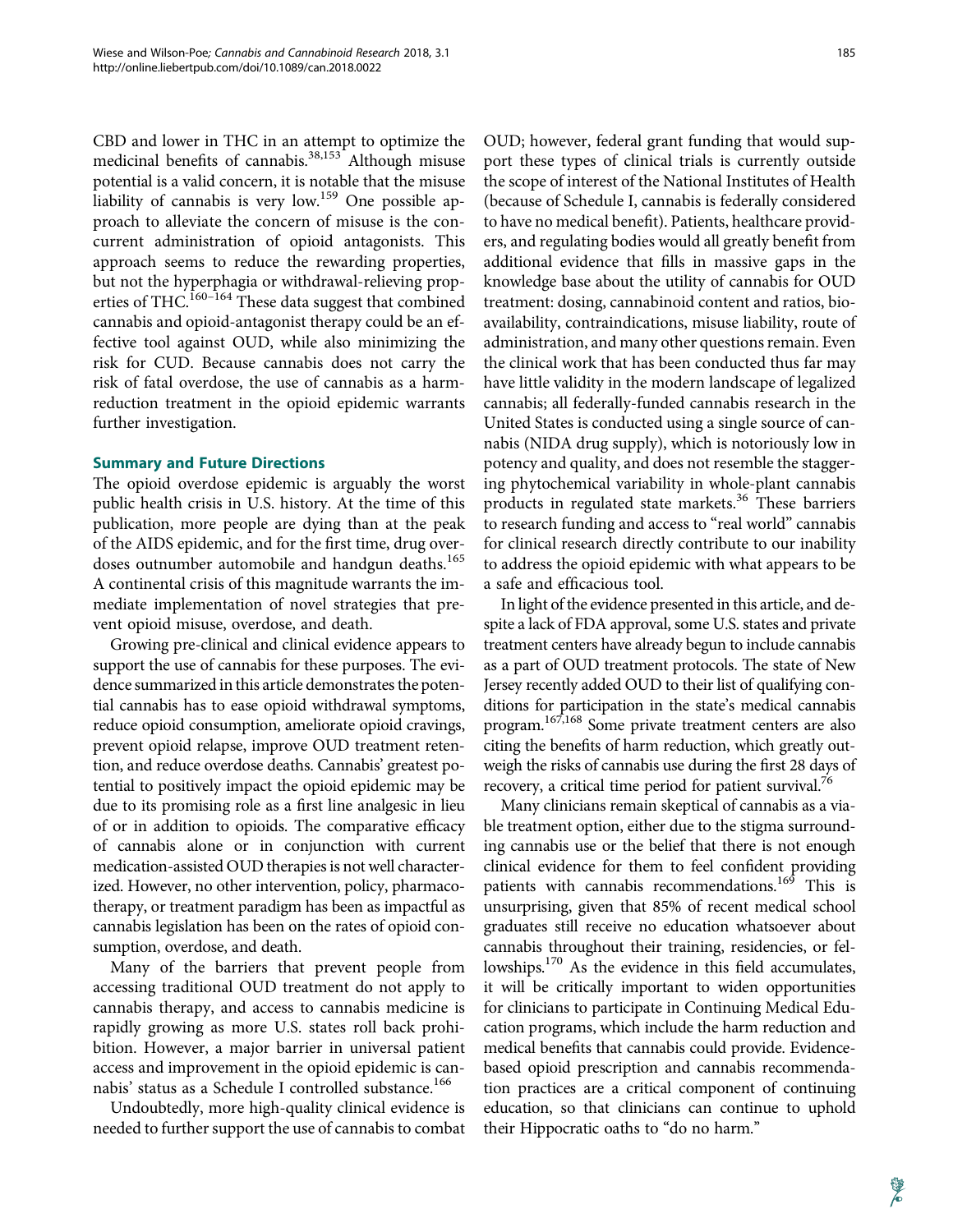#### Acknowledgment

Supported by grant funding from the National Institute on Drug Abuse to A.W.-P. (K99DA041467).

#### Author Disclosure Statement

No competing financial interests exist.

#### **References**

- 1. Control CfD. Centers for Disease Control and Prevention Understanding the Epidemic 2017. Available at: [https://www.cdc.gov/drugoverdose/](https://www.cdc.gov/drugoverdose/epidemic) [epidemic](https://www.cdc.gov/drugoverdose/epidemic) (accessed October 12, 2017).
- 2. DuPont RL. The opioid epidemic is an historic opportunity to improve both prevention and treatment. Brain Res Bull. 2018;138:112–114.
- 3. Seth P, Scholl L, Rudd RA, et al. Overdose deaths involving opioids, cocaine, and psychostimulants—United States, 2015–2016. MMWR Morb Mortal Wkly Rep. 2018;67:349–358.
- 4. National Academies of Sciences, Engineering, and Medicine. Pain management and the opioid epidemic: balancing societal and individual benefits and risks of prescription opioid use. National Academies Press: Washington, DC, 2017.
- 5. Blum K, Gold MS, Jacobs W, et al. Neurogenetics of acute and chronic opiate/opioid abstinence: treating symptoms and the cause. Front Biosci (Landmark Ed). 2017;22:1247–1288.
- 6. Scavone JL, Sterling RC, Van Bockstaele EJ. Cannabinoid and opioid interactions: implications for opiate dependence and withdrawal. Neuroscience. 2013;248:637–654.
- 7. Rudd RA, Aleshire N, Zibbell JE, et al. Increases in drug and opioid overdose deaths—United States, 2000–2014. Am J Transplant. 2016;16: 1323–1327.
- 8. Cicero TJ, Ellis MS, Surratt HL, et al. The changing face of heroin use in the United States: a retrospective analysis of the past 50 years. JAMA Psychiatry. 2014;71:821–826.
- 9. Yarmolinsky A, Rettig RA. Federal regulation of methadone treatment. National Academies Press: Washington, DC, 1995.
- 10. Substance Abuse and Mental Health Services Administration. Medication-assisted treatment for substance use disorders: Division of Pharmacologic Therapies. Available at: [https://dpt2.samhsa.gov/](https://dpt2.samhsa.gov/treatment/directory.aspx) [treatment/directory.aspx](https://dpt2.samhsa.gov/treatment/directory.aspx) (accessed October 12, 2017).
- 11. Huhn AS, Tompkins DA, Dunn KE. The relationship between treatment accessibility and preference amongst out-of-treatment individuals who engage in non-medical prescription opioid use. Drug Alcohol Depend. 2017;180:279–285.
- 12. Wallace MJ, Wiley JL, Martin BR, et al. Assessment of the role of CB1 receptors in cannabinoid anticonvulsant effects. Eur J Pharmacol. 2001; 428:51–57.
- 13. Cicero TJ, Ellis MS, Harney J. Shifting patterns of prescription opioid and heroin abuse in the United States. N Engl J Med. 2015;373:1789– 1790.
- 14. Centers for Disease Control and Prevention. Increase in overdose deaths involving synthetic opioids other than methadone linked to increase in supply of fentanyl in PBSS states. 2017. Available at: [https://](https://www.cdc.gov/drugoverdose/pdf/pbss/PBSS-Report-072017.pdf) [www.cdc.gov/drugoverdose/pdf/pbss/PBSS-Report-072017.pdf](https://www.cdc.gov/drugoverdose/pdf/pbss/PBSS-Report-072017.pdf) (accessed October 12, 2017).
- 15. Wolff RF, Aune D, Truyers C, et al. Systematic review of efficacy and safety of buprenorphine versus fentanyl or morphine in patients with chronic moderate to severe pain. Curr Med Res Opin. 2012;28:833–845.
- 16. Parker LA, Burton P, Sorge RE, et al. Effect of low doses of  $\Delta$ 9tetrahydrocannabinol and cannabidiol on the extinction of cocaineinduced and amphetamine-induced conditioned place preference learning in rats. Psychopharmacology (Berl). 2004;175:360–366.
- 17. Wilson-Poe AR, Pocius E, Herschbach M, et al. The periaqueductal gray contributes to bidirectional enhancement of antinociception between morphine and cannabinoids. Pharmacol Biochem Behav. 2013;103:444–449.
- 18. Gossop M, Battersby M, Strang J. Self-detoxification by opiate addicts: a preliminary investigation. Br J Psychiatry. 1991;159:208–212.
- 19. Scavone JL, Mackie K, Van Bockstaele EJ. Characterization of cannabinoid-1 receptors in the locus coeruleus: relationship with mu-opioid receptors. Brain Res. 2010;1312:18–31.
- 20. López-Moreno JA, López-Jiménez A, Gorriti MA, et al. Functional interactions between endogenous cannabinoid and opioid systems: focus on alcohol, genetics and drug-addicted behaviors. Curr Drug Targets. 2010; 11:406–428.
- 21. Wills KL, DeVuono MV, Limebeer CL, et al.  $CB_1$  receptor antagonism in the bed nucleus of the stria terminalis interferes with affective opioid withdrawal in rats. Behav Neurosci. 2017;131:304–311.
- 22. Parolaro D, Rubino T, Viganò D, et al. Cellular mechanisms underlying the interaction between cannabinoid and opioid system. Curr Drug Targets. 2010;11:393–405.
- 23. Wilson-Poe AR, Morgan MM, Aicher SA, et al. Distribution of CB1 cannabinoid receptors and their relationship with mu-opioid receptors in the rat periaqueductal gray. Neuroscience. 2012;213:191–200.
- 24. Ahmad T, Lauzon NM, de Jaeger X, et al. Cannabinoid transmission in the prelimbic cortex bidirectionally controls opiate reward and aversion signaling through dissociable kappa versus  $\mu$ -opiate receptor dependent mechanisms. J Neurosci. 2013;33:15642–15651.
- 25. Braida D, Iosuè S, Pegorini S, et al.  $\Delta$ 9-Tetrahydrocannabinol-induced conditioned place preference and intracerebroventricular selfadministration in rats. Eur J Pharmacol. 2004;506:63–69.
- 26. Singh ME, Verty AN, McGregor IS, et al. A cannabinoid receptor antagonist attenuates conditioned place preference but not behavioural sensitization to morphine. Brain Res. 2004;1026:244–253.
- 27. Wills KL, Parker LA. Effect of pharmacological modulation of the endocannabinoid system on opiate withdrawal: a review of the preclinical animal literature. Front Pharmacol. 2016;7:187.
- 28. Yamaguchi T, Hagiwara Y, Tanaka H, et al. Endogenous cannabinoid, 2 arachidonoylglycerol, attenuates naloxone-precipitated withdrawal signs in morphine-dependent mice. Brain Res. 2001;909:121–126.
- 29. Sagheddu C, Muntoni AL, Pistis M, et al. Endocannabinoid signaling in motivation, reward, and addiction: influences on mesocorticolimbic dopamine function. Int Rev Neurobiol. 2015;125:257–302.
- 30. Befort K. Interactions of the opioid and cannabinoid systems in reward: insights from knockout studies. Front Pharmacol. 2015;6:6.
- 31. Martin M, Ledent C, Parmentier M, et al. Cocaine, but not morphine, induces conditioned place preference and sensitization to locomotor responses in CB1 knockout mice. Eur J Neurosci. 2000;12:4038–4046.
- 32. Rice OV, Gordon N, Gifford AN. Conditioned place preference to morphine in cannabinoid CB1 receptor knockout mice. Brain Res. 2002;945:135–138.
- 33. Lichtman AH, Sheikh SM, Loh HH, et al. Opioid and cannabinoid modulation of precipitated withdrawal in  $\Delta$ 9-tetrahydrocannabinol and morphine-dependent mice. J Pharmacol Exp Ther. 2001;298:1007–1014.
- 34. Valverde O, Noble F, Beslot F, et al. D9-tetrahydrocannabinol releases and facilitates the effects of endogenous enkephalins: reduction in morphine withdrawal syndrome without change in rewarding effect. Eur J Neurosci. 2001;13:1816–1824.
- 35. Massaly N, Morón JA, Al-Hasani R. A trigger for opioid misuse: chronic pain and stress dysregulate the mesolimbic pathway and kappa opioid system. Front Neurosci. 2016;10:480.
- 36. National Academies of Sciences, Engineering, and Medicine. The health effects of cannabis and cannabinoids: the current state of evidence and recommendations for research. National Academies Press: Washington, DC, 2017.
- 37. Boehnke KF, Litinas E, Clauw DJ. Medical cannabis use is associated with decreased opiate medication use in a retrospective cross-sectional survey of patients with chronic pain. J Pain. 2016;17:739–744.
- 38. Gruber SA, Sagar KA, Dahlgren MK, et al. Splendor in the grass? A pilot study assessing the impact of medical marijuana on executive function. Front Pharmacol. 2016;7:355.
- 39. Haroutounian S, Ratz Y, Ginosar Y, et al. The effect of medicinal cannabis on pain and quality-of-life outcomes in chronic pain: a prospective open-label study. Clin J Pain. 2016;32:1036–1043.
- 40. Kral AH, Wenger L, Novak SP, et al. Is cannabis use associated with less opioid use among people who inject drugs? Drug Alcohol Depend. 2015;153:236–241.
- 41. Reiman A, Welty M, Solomon P. Cannabis as a substitute for opioidbased pain medication: patient self-report. Cannabis Cannabinoid Res. 2017;2:160–166.
- 42. Bellnier T, Brown GW, Ortega TR. Preliminary evaluation of the efficacy, safety, and costs associated with the treatment of chronic pain with medical cannabis. Ment Health Clin. 2018;8:110–115.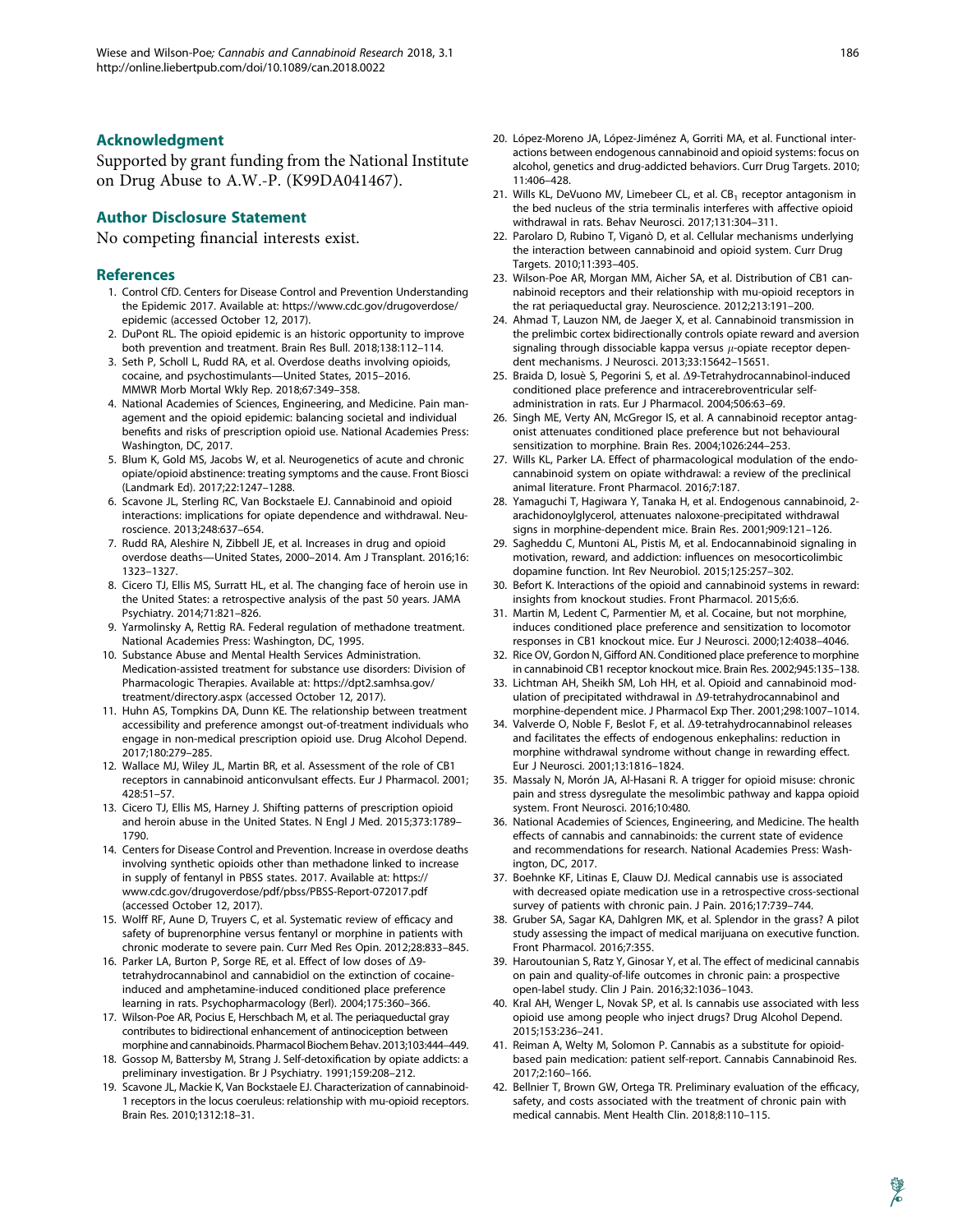- 43. Stith SS, Vigil JM, Adams IM, et al. Effects of legal access to cannabis on scheduled II-V drug prescriptions. J Am Med Dir Assoc. 2018;19:59–64.e1.
- 44. Cichewicz DL, McCarthy EA. Antinociceptive synergy between  $\Delta$ 9tetrahydrocannabinol and opioids after oral administration. J Pharmacol Exp Ther. 2003;304:1010–1015.
- 45. Kazantzis NP, Casey SL, Seow PW, et al. Opioid and cannabinoid synergy in a mouse neuropathic pain model. Br J Pharmacol. 2016;173:2521–2531.
- 46. Phillips TJ, Cherry CL, Cox S, et al. Pharmacological treatment of painful HIV-associated sensory neuropathy: a systematic review and metaanalysis of randomised controlled trials. PLoS One. 2010;5:e14433.
- 47. Roberts JD, Gennings C, Shih M. Synergistic affective analgesic interaction between delta-9-tetrahydrocannabinol and morphine. Eur J Pharmacol. 2006;530:54–58.
- 48. Abrams DI, Couey P, Shade SB, et al. Cannabinoid-opioid interaction in chronic pain. Clin Pharmacol Ther. 2011;90:844–851.
- 49. Wilson AR, Maher L, Morgan MM. Repeated cannabinoid injections into the rat periaqueductal gray enhance subsequent morphine antinociception. Neuropharmacology. 2008;55:1219–1225.
- 50. Smith PA, Selley DE, Sim-Selley LJ, et al. Low dose combination of morphine and delta9-tetrahydrocannabinol circumvents antinociceptive tolerance and apparent desensitization of receptors. Eur J Pharmacol. 2007;571:129–137.
- 51. Lucas P, Walsh Z. Medical cannabis access, use, and substitution for prescription opioids and other substances: a survey of authorized medical cannabis patients. Int J Drug Policy. 2017;42:30–35.
- 52. Reiman A. Cannabis as a substitute for alcohol and other drugs. Harm Reduc J. 2009;6:35.
- 53. Finn DP, Jhaveri MD, Beckett SR, et al. Effects of direct periaqueductal grey administration of a cannabinoid receptor agonist on nociceptive and aversive responses in rats. Neuropharmacology. 2003;45:594–604.
- 54. Jensen TS, Yaksh TL. Comparison of antinociceptive action of morphine in the periaqueductal gray, medial and paramedial medulla in rat. Brain Res. 1986;363:99–113.
- 55. Varvel SA, Bridgen DT, Tao Q, et al. Delta9-tetrahydrocannbinol accounts for the antinociceptive, hypothermic, and cataleptic effects of marijuana in mice. J Pharmacol Exp Ther. 2005;314:329–337.
- 56. Cooper ZD, Bedi G, Ramesh D, et al. Impact of co-administration of oxycodone and smoked cannabis on analgesia and abuse liability. Neuropsychopharmacology. 2018. [Epub ahead of print]; DOI: 10.1038/ s41386-018-0011-2.
- 57. Li JX, McMahon LR, Gerak LR, et al. Interactions between delta (9) tetrahydrocannabinol and mu opioid receptor agonists in rhesus monkeys: discrimination and antinociception. Psychopharmacology (Berl). 2008;199:199–208.
- 58. Christie MJ, Connor M, Vaughan CW, et al. Cellular actions of opioids and other analgesics: implications for synergism in pain relief. Clin Exp Pharmacol Physiol. 2000;27:520–523.
- 59. Fields HL, Heinricher MM. Anatomy and physiology of a nociceptive modulatory system. Philos Trans R Soc Lond B Biol Sci. 1985;308:361–374.
- 60. Fyfe LW, Cleary DR, Macey TA, et al. Tolerance to the antinociceptive effect of morphine in the absence of short-term presynaptic desensitization in rat periaqueductal gray neurons. J Pharmacol Exp Ther. 2010; 335:674–680.
- 61. Heinricher MM, Ingram SL. The Brainstem and Nociceptive Modulation. In: Bushnell MC, Basbaum AI, eds. The Senses: A Comprehensive Reference 5.41. Academic Press: Cambridge MA, 2008, pp. 593–626.
- 62. Wilson-Poe AR, Mitchell VA, Vaughan CW. Postsynaptic mGluR mediated excitation of neurons in midbrain periaqueductal grey. Neuropharmacology. 2013;66:348–354.
- 63. Kampman K, Jarvis M. American Society of Addiction Medicine (ASAM) national practice guideline for the use of medications in the treatment of addiction involving opioid use. J Addict Med. 2015;9:358–367.
- 64. Rehni AK, Jaggi AS, Singh N. Opioid withdrawal syndrome: emerging concepts and novel therapeutic targets. CNS Neurol Disord Drug Targets. 2013;12:112–125.
- 65. Calabria B, Degenhardt L, Briegleb C, et al. Systematic review of prospective studies investigating "remission" from amphetamine, cannabis, cocaine or opioid dependence. Addict Behav. 2010;35:741–749.
- 66. Ramsey SE, Rounsaville D, Hoskinson R, et al. The need for psychosocial interventions to facilitate the transition to extended-release naltrexone (XR-NTX) treatment for opioid dependence: a concise review of the literature. Subst Abuse. 2016;10:65–68.
- 67. Bart G. Maintenance medication for opiate addiction: the foundation of recovery. J Addict Dis. 2012;31:207–225.
- 68. Center for Substance Abuse Treatment. Medication-assisted treatment for opioid addiction in opioid treatment programs. Substance Abuse and Mental Health Services Administration: Rockville, MD, 2005.
- 69. Connery HS. Medication-assisted treatment of opioid use disorder: review of the evidence and future directions. Harv Rev Psychiatry. 2015;23: 63–75.
- 70. Fullerton CA, Kim M, Thomas CP, et al. Medication-assisted treatment with methadone: assessing the evidence. Psychiatr Serv. 2014;65:146–157.
- 71. Gorodetzky CW, Walsh SL, Martin PR, et al. A phase III, randomized, multi-center, double blind, placebo controlled study of safety and efficacy of lofexidine for relief of symptoms in individuals undergoing inpatient opioid withdrawal. Drug Alcohol Depend. 2017;176: 79–88.
- 72. Schuckit MA. Treatment of opioid-use disorders. N Engl J Med. 2016;375: 357–368.
- 73. Novick DM, Salsitz EA, Joseph H, et al. Methadone medical maintenance: an early 21st-century perspective. J Addict Dis. 2015;34:226–237.
- 74. Connock M, Juarez-Garcia A, Jowett S, et al. Methadone and buprenorphine for the management of opioid dependence: a systematic review and economic evaluation. Health Technol Assess. 2007;11:1–171, iii–iv.
- 75. Kreek MJ. Medical safety and side effects of methadone in tolerant individuals. JAMA. 1973;223:665–668.
- 76. Reed K, Day E, Keen J, et al. Pharmacological treatments for drug misuse and dependence. Expert Opin Pharmacother. 2015;16:325–333.
- 77. Kimber J, Larney S, Hickman M, et al. Mortality risk of opioid substitution therapy with methadone versus buprenorphine: a retrospective cohort study. Lancet Psychiatry. 2015;2:901–908.
- 78. Kosten TR, O'Connor PG. Management of drug and alcohol withdrawal. N Engl J Med. 2003;348:1786–1795.
- 79. Services USDOHaH. Substance Abuse and Mental Health Services Administration Detoxification and substance abuse treatment. 2017, p. 49. Available at: [https://store.samhsa.gov/shin/content/SMA15-4131/](https://store.samhsa.gov/shin/content/SMA15-4131/SMA15-4131.pdf) [SMA15-4131.pdf](https://store.samhsa.gov/shin/content/SMA15-4131/SMA15-4131.pdf) (accessed March 18, 2018).
- 80. Stein BD, Pacula RL, Gordon AJ, et al. Where is buprenorphine dispensed to treat opioid use disorders? The role of private offices, opioid treatment programs, and substance abuse treatment facilities in urban and rural counties. Milbank Q. 2015;93:561–583.
- 81. Fisher GL, Roget NA. Encyclopedia of substance abuse prevention, treatment, and recovery. Sage: Thousand Oaks, CA, 2009.
- 82. Rosen K, Gutierrez A, Haller D, et al. Sublingual buprenorphine for chronic pain: a survey of clinician prescribing practices. Clin J Pain. 2014; 30:295–300.
- 83. Jones JD, Manubay JM, Mogali S, et al. Abuse liability of intravenous buprenorphine vs. buprenorphine/naloxone: importance of absolute naloxone amount. Drug Alcohol Depend. 2017;179:362–369.
- 84. Alho H, Sinclair D, Vuori E, et al. Abuse liability of buprenorphine– naloxone tablets in untreated IV drug users. Drug Alcohol Depend. 2007; 88:75–78.
- 85. Wesson DR, Ling W. The clinical opiate withdrawal scale (COWS). J Psychoact Drugs. 2003;35:253–259.
- 86. Urnoski E. Why is buprenorphine coformulated with naloxone? JAAPA. 2017;30:44–45.
- 87. Wiegand TJ, Le Lait MC, Bartelson BB, et al. Analysis of the abuse and diversion of the buprenorphine transdermal delivery system. J Pain. 2016;17:745–752.
- 88. Rosenblatt RA, Andrilla CHA, Catlin M, et al. Geographic and specialty distribution of US physicians trained to treat opioid use disorder. Ann Fam Med. 2015;13:23–26.
- 89. Sansone RA, Sansone LA. Buprenorphine treatment for narcotic addiction: not without risks. Innov Clin Neurosci. 2015;12:32–36.
- 90. Dick AW, Pacula RL, Gordon AJ, et al. Growth in buprenorphine waivers for physicians increased potential access to opioid agonist treatment, 2002–11. Health Aff (Millwood). 2015;34:1028–1034.
- 91. Hutchinson E, Catlin M, Andrilla CHA, et al. Barriers to primary care physicians prescribing buprenorphine. Ann Fam Med. 2014;12: 128–133.
- 92. Kakko J, Svanborg KD, Kreek MJ, et al. 1-year retention and social function after buprenorphine-assisted relapse prevention treatment for heroin dependence in Sweden: a randomised, placebo-controlled trial. Lancet. 2003;361:662–668.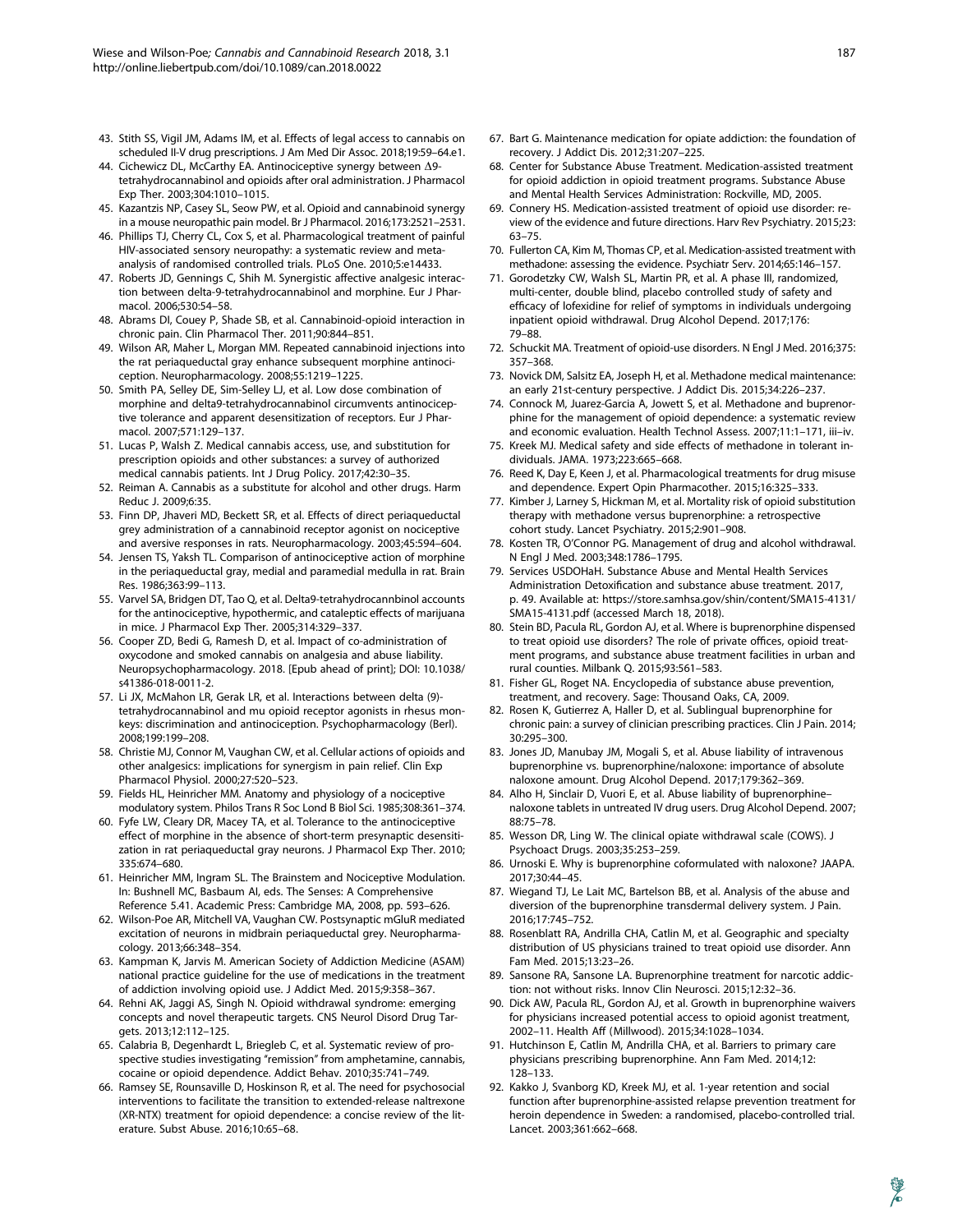- 93. Hser YI, Saxon AJ, Huang D, et al. Treatment retention among patients randomized to buprenorphine/naloxone compared to methadone in a multi-site trial. Addiction. 2014;109:79–87.
- 94. Copenhaver MM, Bruce RD, Altice FL. Behavioral counseling content for optimizing the use of buprenorphine for treatment of opioid dependence in community-based settings: a review of the empirical evidence. Am J Drug Alcohol Abuse. 2007;33:643–654.
- 95. Montoya ID, Schroeder JR, Preston KL, et al. Influence of psychotherapy attendance on buprenorphine treatment outcome. J Subst Abuse Treat. 2005;28:247–254.
- 96. FDA Requirement. Post market drug safety information for patients and providers. Available at: [www.fda.gov/downloads/drugs/drugsafety/post](www.fda.gov/downloads/drugs/drugsafety/postmarketdrugsafetyinformationforpatientsandpro) [marketdrugsafetyinformationforpatientsandpro](www.fda.gov/downloads/drugs/drugsafety/postmarketdrugsafetyinformationforpatientsandpro) (accessed January 10, 2017).
- 97. BupPractice. Physician requirements to prescribe buprenorphine. Clinical Tools, Inc. 2014; Available at: [https://www.buppractice.com/node/](https://www.buppractice.com/node/4335) [4335](https://www.buppractice.com/node/4335) (accessed May 3, 2018).
- 98. Gowing L, Ali R, White JM. Opioid antagonists with minimal sedation for opioid withdrawal. Cochrane Database Syst Rev. 2017;5: CD002021.
- 99. Guo S, Manning V, Yang Y, et al. Lofexidine versus diazepam for the treatment of opioid withdrawal syndrome: a double-blind randomized clinical trial in Singapore. J Subst Abuse Treat. 2018;91:1–11.
- 100. Law FD, Diaper AM, Melichar JK, et al. Buprenorphine/naloxone versus methadone and lofexidine in community stabilisation and detoxification: a randomised controlled trial of low dose short-term opiatedependent individuals. J Psychopharmacol. 2017;31:1046–1055.
- 101. Deikel SM, Carder B. Attentuation of precipitated abstinence in methadone-dependent rats by delta9-THC. Psychopharmacol Commun. 1976;2:61–65.
- 102. Fattore L, Deiana S, Spano SM, et al. Endocannabinoid system and opioid addiction: behavioural aspects. Pharmacol Biochem Behav. 2005;81: 343–359.
- 103. Hine B, Torrelio M, Gershon S. Attenuation of precipitated abstinence in methadone-dependent rats by delta 9-THC. Psychopharmacol Commun. 1975;1:275–283.
- 104. Epstein DH, Preston KL. No evidence for reduction of opioid-withdrawal symptoms by cannabis smoking during a methadone dose taper. Am J Addict. 2015;24:323–328.
- 105. Navarro M, Carrera MR, Fratta W, et al. Functional interaction between opioid and cannabinoid receptors in drug self-administration. J Neurosci. 2001;21:5344–5350.
- 106. de Carvalho CR, Takahashi RN. Cannabidiol disrupts the reconsolidation of contextual drug-associated memories in Wistar rats. Addict Biol. 2017;22:742–751.
- 107. Izzo AA, Borrelli F, Capasso R, et al. Non-psychotropic plant cannabinoids: new therapeutic opportunities from an ancient herb. Trends Pharmacol Sci. 2009;30:515–527.
- 108. Thomas A, Baillie GL, Phillips AM, et al. Cannabidiol displays unexpectedly high potency as an antagonist of CB1 and CB2 receptor agonists in vitro. Br J Pharmacol. 2007;150:613–623.
- 109. Campos AC, Guimarães FS. Evidence for a potential role for TRPV1 receptors in the dorsolateral periaqueductal gray in the attenuation of the anxiolytic effects of cannabinoids. Prog Neuropsychopharmacol Biol Psychiatry. 2009;33:1517–1521.
- 110. Espejo-Porras F, Fernández-Ruiz J, Pertwee RG, et al. Motor effects of the non-psychotropic phytocannabinoid cannabidiol that are mediated by 5-HT1A receptors. Neuropharmacology. 2013;75:155–163.
- 111. Seeman P. Cannabidiol is a partial agonist at dopamine D2 high receptors, predicting its antipsychotic clinical dose. Transl Psychiatry. 2016;6:e920.
- 112. Tham M, Yilmaz O, Alaverdashvili M, et al. Allosteric and orthosteric pharmacology of cannabidiol and cannabidiol-dimethylheptyl at the type 1 and type 2 cannabinoid receptors. Br J Pharmacol. 2018.
- 113. Bisaga A, Sullivan MA, Glass A, et al. The effects of dronabinol during detoxification and the initiation of treatment with extended release naltrexone. Drug Alcohol Depend. 2015;154:38–45.
- 114. Heikman PK, Muhonen LH, Ojanperä IA. Polydrug abuse among opioid maintenance treatment patients is related to inadequate dose of maintenance treatment medicine. BMC Psychiatry. 2017;17: 245.
- 115. Bidwell LC, Mueller R, YorkWilliams SL, et al. A novel observational method for assessing acute responses to cannabis: preliminary validation using legal market strains. Cannabis Cannabinoid Res. 2018;3:35–44.
- 116. Jicha CJ, Lofwall MR, Nuzzo PA, et al. Safety of oral dronabinol during opioid withdrawal in humans. Drug Alcohol Depend. 2015;157:179–183.
- 117. Lofwall MR, Babalonis S, Nuzzo PA, et al. Opioid withdrawal suppression efficacy of oral dronabinol in opioid dependent humans. Drug Alcohol Depend. 2016;164:143–150.
- 118. Manini AF, Yiannoulos G, Bergamaschi MM, et al. Safety and pharmacokinetics of oral cannabidiol when administered concomitantly with intravenous fentanyl in humans. J Addict Med. 2015;9:204–210.
- 119. Mayet A, Lions C, Roux P, et al. Variations in cannabis use level and correlates in opiate-users on methadone maintenance treatment: a French prospective study. J Subst Abuse Treat. 2015;58:100–105.
- 120. Naef M, Curatolo M, Petersen-Felix S, et al. The analgesic effect of oral delta-9-tetrahydrocannabinol (THC), morphine, and a THC-morphine combination in healthy subjects under experimental pain conditions. Pain. 2003;105:79–88.
- 121. Johnson JR, Lossignol D, Burnell-Nugent M, et al. An open-label extension study to investigate the long-term safety and tolerability of THC/CBD oromucosal spray and oromucosal THC spray in patients with terminal cancer-related pain refractory to strong opioid analgesics. J Pain Symptom Manag. 2013;46:207–218.
- 122. MacCallum CA, Russo EB. Practical considerations in medical cannabis administration and dosing. Eur J Intern Med. 2018;49:12–19.
- 123. Cooper ZD, Comer SD, Haney M. Comparison of the analgesic effects of dronabinol and smoked marijuana in daily marijuana smokers. Neuropsychopharmacology. 2013;38:1984–1992.
- 124. Budney AJ, Hughes JR. The cannabis withdrawal syndrome. Curr Opin Psychiatry. 2006;19:233–238.
- 125. Budney AJ, Hughes JR, Moore BA, et al. Review of the validity and significance of cannabis withdrawal syndrome. Am J Psychiatry. 2004;161: 1967–1977.
- 126. Budney AJ, Moore BA, Vandrey RG, et al. The time course and significance of cannabis withdrawal. J Abnorm Psychol. 2003;112:393–402.
- 127. Levin KH, Copersino ML, Heishman SJ, et al. Cannabis withdrawal symptoms in non-treatment-seeking adult cannabis smokers. Drug Alcohol Depend. 2010;111:120–127.
- 128. Smith NT. A review of the published literature into cannabis withdrawal symptoms in human users. Addiction. 2002;97:621–632.
- 129. Allsop DJ, Copeland J, Norberg MM, et al. Quantifying the clinical significance of cannabis withdrawal. PLoS One. 2012;7:e44864.
- 130. Solinas M, Panlilio LV, Antoniou K, et al. The cannabinoid CB1 antagonist N-piperidinyl-5-(4-chlorophenyl)-1-(2,4-dichlorophenyl)-4 methylpyrazole-3-carboxamide (SR-141716A) differentially alters the reinforcing effects of heroin under continuous reinforcement, fixed ratio, and progressive ratio schedules of drug self-administration in rats. J Pharmacol Exp Ther. 2003;306:93–102.
- 131. Fattore L, Spano M, Melis V, et al. Differential effect of opioid and cannabinoid receptor blockade on heroin-seeking reinstatement and cannabinoid substitution in heroin-abstinent rats. Br J Pharmacol. 2011; 163:1550–1562.
- 132. Lazary J, Juhasz G, Hunyady L, et al. Personalized medicine can pave the way for the safe use of CB1 receptor antagonists. Trends Pharmacol Sci. 2011;32:270–280.
- 133. Thomas KH, Martin RM, Potokar J, et al. Reporting of drug induced depression and fatal and non-fatal suicidal behaviour in the UK from 1998 to 2011. BMC Pharmacol Toxicol. 2014;15:54.
- 134. Yang P, Wang L, Xie XQ. Latest advances in novel cannabinoid CB2 ligands for drug abuse and their therapeutic potential. Future Med Chem. 2012;4:187–204.
- 135. Sam AH, Salem V, Ghatei MA. Rimonabant: from RIO to ban. J Obes. 2011;2011:432607.
- 136. Degenhardt L, Lintzeris N, Campbell G, et al. Experience of adjunctive cannabis use for chronic non-cancer pain: findings from the Pain and Opioids IN Treatment (POINT) study. Drug Alcohol Depend. 2015; 147:144–150.
- 137. Olfson M, Wall MM, Liu SM, et al. Cannabis use and risk of prescription opioid use disorder in the United States. Am J Psychiatry. 2018;175:47– 53.